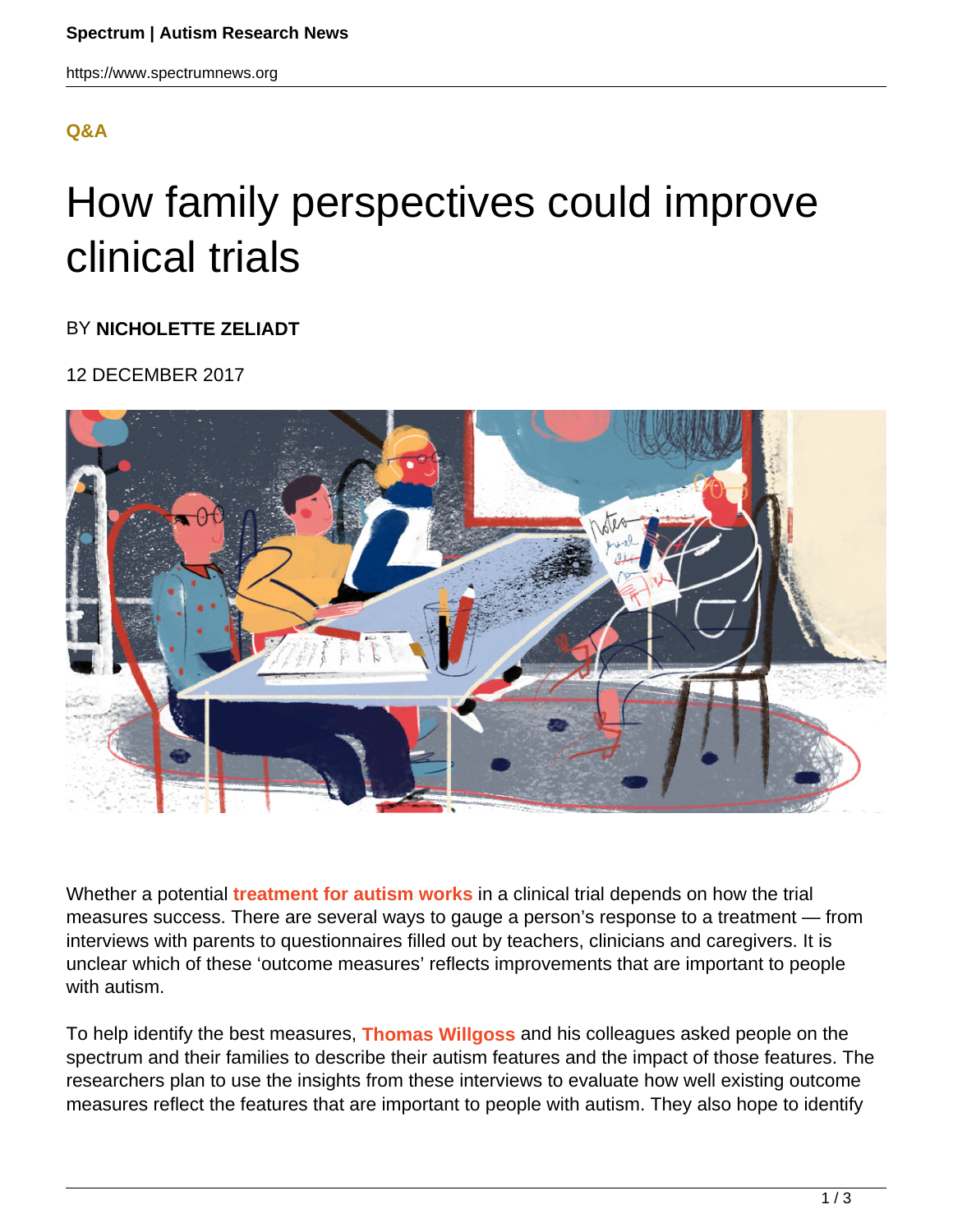challenges, such as **sensory sensitivities** and difficulties with daily living, that trials should track and potentially treat. They published their findings in September in *Autism Research*<sup>1</sup>.

We asked Willgoss, research scientist at F. Hoffmann-La Roche, a pharmaceutical company headquartered in Switzerland, about the usefulness of this 'patient-centered' approach.

## **Spectrum: Why did you seek input from people with autism and their parents?**

**Thomas Willgoss:** As new treatments are developed for autism, it's really important that we identify outcome measures that are valid, reliable, sensitive and, perhaps most importantly, grounded in the experiences of people with autism and their families. These measures might be interviews with parents or questionnaires.

To identify good outcome measures, we first need to build an understanding of what it is like to have a specific condition. We do this by developing a list of the concepts that individuals with that condition tell us are important, and then try to understand how these different concepts could relate to each other. We call this a conceptual model.

We developed a conceptual model of the impact of living with autism. We hope it will help us test the 'content validity' of outcome measures — that is, the extent to which a measure captures the experiences of the people being assessed. It can also flag elements of the experience of having autism that could be targeted with new treatments.

## **S: How did you develop this model?**

**TW:** It was an iterative process. Our first step was to review published papers describing the impact of various autism features on daily life, as reported by people with autism and their caregivers around the world. From this, we created a list of 108 concepts, such as resistance to change, problems conforming to social norms, difficulty concentrating or following instructions, and being bullied.

We organized the concepts into 14 domains, which include deficits in nonverbal or verbal communication, difficulties with social interactions, sensory sensitivities, **repetitive behaviors**, cognitive impairment and behavioral problems. Many of the domains relate to the autism features described in the **DSM-5**, the current version of the "Diagnostic and Statistical Manual of Mental Disorders." We used this information to develop a framework for our conceptual model.

We then interviewed 10 people with autism, who ranged in age from 13 to 31, as well as 26 parents of people with the condition. We asked about each individual's experiences around the concepts we had identified, such as social interaction or sensory sensitivities. We also asked open-ended questions, such as, "What does a good day look like?" and "What does a bad day look like?" These interviews allowed us to get detailed accounts of how some features associated with autism